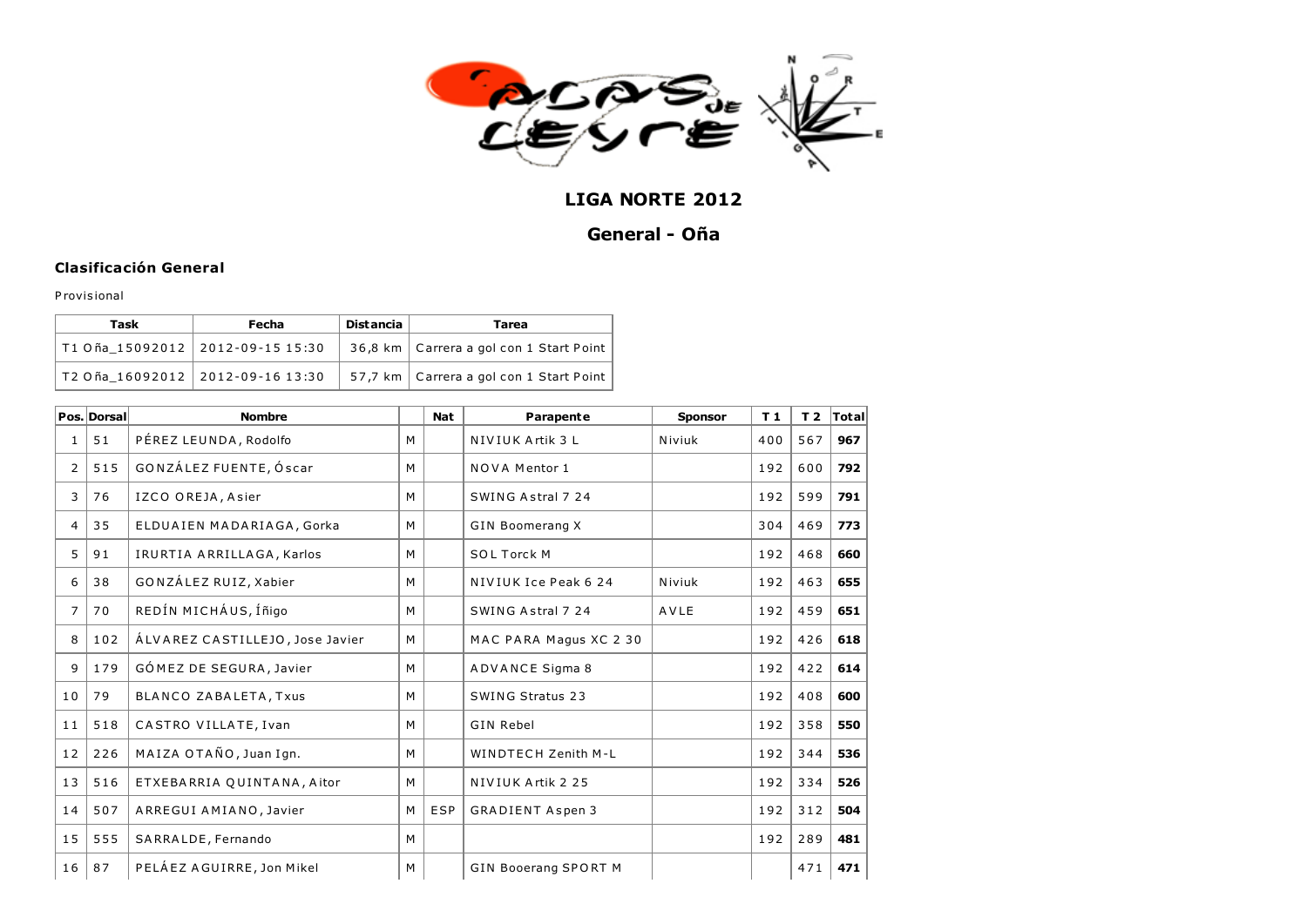| 17 | 108 | GABIRIA GARCÍA Iñigo                | М  | ESP        | <b>NOVA Mentor 2</b>    |              |     | 463 | 463         |
|----|-----|-------------------------------------|----|------------|-------------------------|--------------|-----|-----|-------------|
| 18 | 62  | GARCÍA PÉREZ, Íñigo                 | М  |            | <b>ADVANCE Sigma 23</b> |              |     | 457 | 457         |
| 19 | 50  | MARTINEZ PEREZ DE CEA, Toño         | М  | ESP        | NIVIUK Ice Peak 6       | Gris/Blanco  |     | 454 | 454         |
| 20 | 502 | PÉREZ CALVO, Ángel                  | м  | ESP        | NIVIUK Artik 3          |              | 192 | 243 | 435         |
| 21 | 553 | QUINTANA DÍAZ, Jesússp              | М  | ESP        | GIN Boomerang GTO       |              |     | 379 | 379         |
| 22 | 551 | DIEGO GARCÍA, Mario                 | М  | ESP        | WINDTECH Honey          |              |     | 342 | 342         |
| 23 | 545 | MARTINEZ DE ZABARTE Iñigo           | М  | <b>ESP</b> | UP Kantega XC           |              | 192 | 122 | 314         |
| 24 | 33  | JIMÉNEZ BLANCO, Robert              | М  |            | SWING Astral 7          | Swing España | 192 | 101 | 293         |
| 25 | 530 | GUACHALLA PATIÑO, Mauricio          | М  |            | WINDTECH Tempest M      |              |     | 271 | 271         |
| 26 | 262 | VAZ BARROSO, Leire                  | F  |            | GRADIENT Aspen 3 - 22   |              | 192 | 0   | 192         |
| 27 | 547 | <b>SORLI Jose Manuel</b>            | М  | <b>ESP</b> | OZONE Delta             |              |     |     | 0           |
| 27 | 546 | BIENZOBAS MATEO Daniel              | М  | <b>ESP</b> | NOVA Mentor 2           |              |     |     | 0           |
| 27 | 322 | PÉREZ HERNÁNDEZ, Jordi              | М  |            | <b>NOVA Mentor 2</b>    |              |     |     | 0           |
| 27 | 544 | CARBO Arkadio                       | М  | <b>ESP</b> | OZONE Delta             |              |     |     | 0           |
| 27 | 543 | DIAZ Iñigo                          | М  | <b>ESP</b> | NIVIUK Artik 3          |              |     |     | 0           |
| 27 | 540 | RUIZ DE AZUA, Andoni                | М  | <b>ESP</b> | UP Sumit XC2            |              |     | 0   | 0           |
| 27 | 539 | GARMENDIA OTEGUI, Mikel             | м  | <b>ESP</b> | EPSILON 5, ADVANCE      |              |     |     | 0           |
| 27 | 538 | BLANCO TELLETXEA, Eduardo           | М  | <b>ESP</b> | SKY PARAGLIDERS ALTEA   |              |     |     | 0           |
| 27 | 541 | ORUESAGASTI DIEZ, Alex              | м  | <b>ESP</b> | ADVANCE Sigma 7         |              |     |     | 0           |
| 27 | 542 | ANGULO JUAN, Agustín                | М  |            | GIN Rebel L             |              |     |     | 0           |
| 27 | 211 | URIBARRI SARASOLA, Maite            | F. |            | OZONE Delta S           |              |     |     | 0           |
| 27 | 537 | HERAS, Buenaventura y ALCAÑIZ, Mada | М  | <b>ESP</b> | NOVA Jambo              |              |     |     | 0           |
| 27 | 327 | PUJOL SABATÉ, Quionia               | F  |            | NOVA Mentor 2 XXS       |              |     |     | 0           |
| 27 | 208 | <b>GUNDE HOFFMAN, Alex</b>          | М  |            | ADVANCE Sigma 7 M       |              |     |     | 0           |
| 27 | 204 | ARQUÉ Mario y HIDALGO Merchi        | M  |            | NIVIUK Takoo 2          |              |     |     | 0           |
| 27 | 550 | GARCÍA DÍEZ, Beatriz                | F. |            | NIVIUK Takoo 2          |              |     |     | 0           |
| 27 | 554 | GONZÁLEZ GUTIERREZ, Juan            | М  | <b>ESP</b> | U-Turn Black            |              |     |     | $\mathbf 0$ |
| 27 | 529 | GANGA MAYOR, Juan Antonio           | М  |            | SWING Mistral 6 28      |              |     |     | 0           |
| 27 | 31  | GARCÍA RIQUELME, Juan               | M  |            | OZONE Enzo M            | AVLE         |     |     | 0           |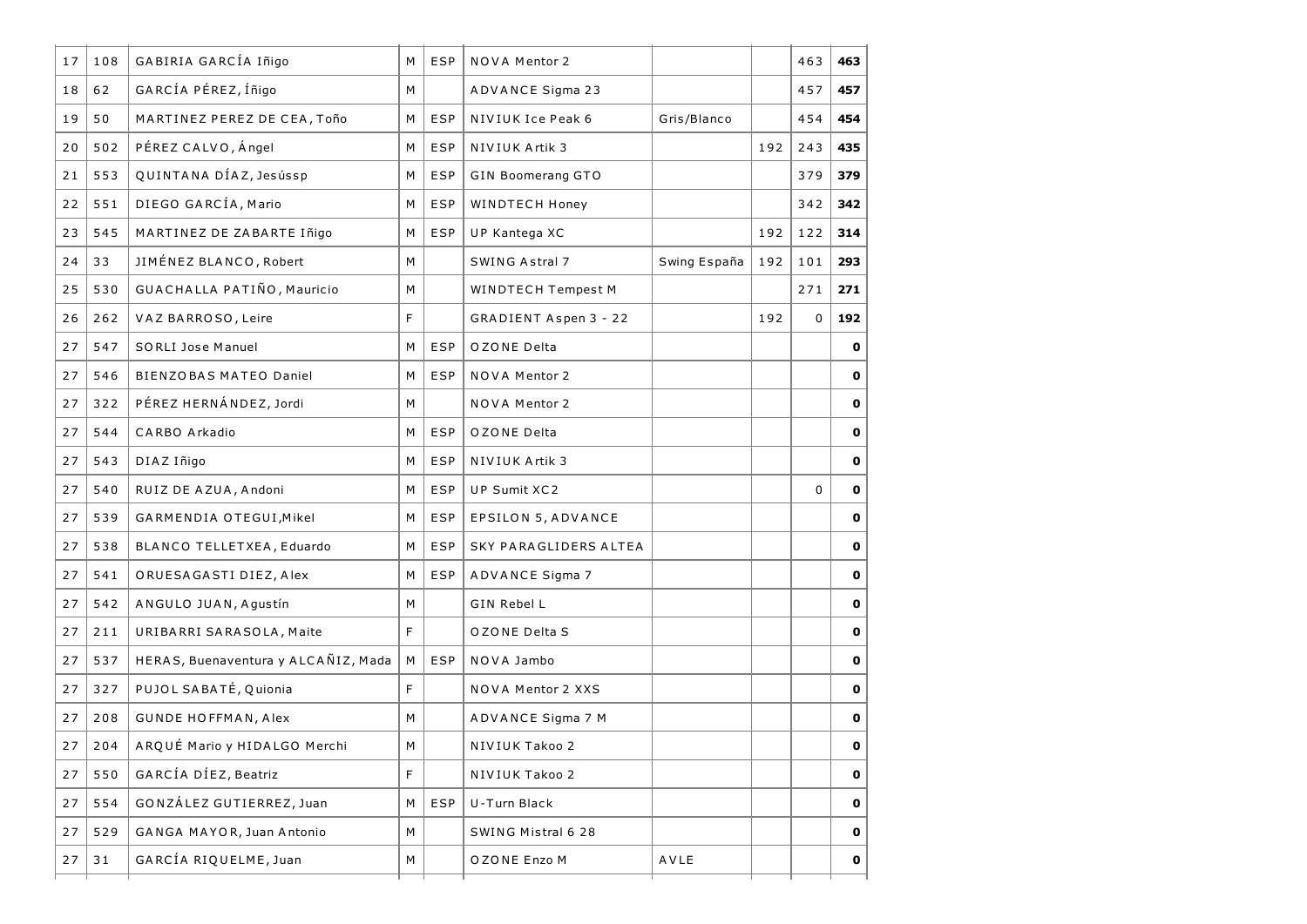| 27 | 552 | LORENTE ARCELUS, Iñaki          | M | <b>ESP</b> | NOVA Tatoo                  |                 |  | 0            |
|----|-----|---------------------------------|---|------------|-----------------------------|-----------------|--|--------------|
| 27 | 72  | <b>TORRES MASSA, Carles</b>     | М |            | NIVIUK Peak M               |                 |  | 0            |
| 27 | 549 | MARTÍNEZ FERNÁNDEZ, Jose Luis   | M |            | <b>SKY Antea M</b>          |                 |  | 0            |
| 27 | 17  | MARTÍN ELVIRA, Alfredo          | M |            | NIVIUK Ice Peak 6 M         | Trexa SL        |  | 0            |
| 27 | 191 | DÍEZ GARCÍA, Luis Miguel        | М |            | AXIS Vega 2 S               |                 |  | $\mathbf 0$  |
| 27 | 548 | BEJARANO HERNÁNDEZ, Héctor      | М |            | <b>NIVIUK Hook XS</b>       |                 |  | 0            |
| 27 | 14  | MORENO BENITO, Maite            | F |            | OZONE Mantra 4              |                 |  | O            |
| 27 | 138 | FALCON SOLDEVILLA, Óscar        | М |            | SWING Stratus 8 XL          | <b>StripAir</b> |  | 0            |
| 27 | 19  | MARTÍN ELVIRA, Ramón            | М |            | NIVIUK Ice Peak 6 S         | Trexa SL        |  | 0            |
| 27 | 5   | PINO MANDRY, Larry              | M |            | OZONE Enzo                  |                 |  | 0            |
| 27 | 509 | ARABOLAZA, Garikoitz            | М |            | GIN Zulu L                  |                 |  | 0            |
| 27 | 9   | COLÁS AZCÁRATE, Iván            | М | <b>ESP</b> | OZONE Enzo                  | AVLE            |  | O            |
| 27 | 166 | AZAGRA NAVASCUÉS, Félix         | М |            | NIVIUK Artik 3 25           |                 |  | O            |
| 27 | 171 | MALLO PÉREZ, Joserra            | М |            | SKYWALK Cayenne 3 S         |                 |  | 0            |
| 27 | 510 | OLARRA PERTICA, Jesús           | M |            | NOVA Ion 2 XS               |                 |  | 0            |
| 27 | 512 | BASTERRETXEA CANO, Óscar        | М |            | NIVIUK Artik 2              | ARBOTEK         |  | O            |
| 27 | 528 | BÁRCENA ORTIZ DE URBINA, Imanol | М |            | NIVIUK Artik M              |                 |  | 0            |
| 27 | 110 | ARISTONDO ATXEGA, Andoni        | М |            | ADVANCE Omega 7             |                 |  | 0            |
| 27 | 29  | GALLART FERIA, Vicente          | M | <b>ESP</b> | AIR DESIGN Pure M           |                 |  | O            |
| 27 | 506 | ZUBILLA GA MURGUIONDO, Beñat    | М |            | NIVIUK Koyot M              | EGURRE!         |  | 0            |
| 27 | 122 | ISASA ONZAIN, Josemi            | M |            | <b>NOVA RaS</b>             |                 |  | 0            |
| 27 | 215 | BERAZA AMEZTEGUI, Diego         | М |            | SWING Astral 6 24           |                 |  | 0            |
| 27 | 45  | PÉREX ÁVILA, Víctor             | М |            | OZONE Delta M               |                 |  | 0            |
| 27 | 508 | ARIZETA LOPETEGI, Iñigo         | М |            | <b>NOVA Factor 21</b>       |                 |  | $\mathbf 0$  |
| 27 | 123 | MARQUÉS RESANO, Raúl            | М |            | ADVANCE Sigma 8 27          |                 |  | $\mathbf{O}$ |
| 27 | 165 | TENA GARCÍA, Daniel             | М |            | <b>SKYWALK Cayenne 4</b>    |                 |  | 0            |
| 27 | 505 | MANZANEDO BASILIO, Alfonso      | М |            | SWING Astral 6 26           |                 |  | 0            |
| 27 | 533 | GOIKOETXEA OTAZU, Joseba        | М |            | <b>GRADIENT Avax XC2 24</b> |                 |  | 0            |
| 27 | 534 | JIMÉNEZ MELÉNDEZ, Geni          | F |            | <b>GRADIENT Aspen 2 S</b>   |                 |  | 0            |
|    |     |                                 |   |            |                             |                 |  |              |